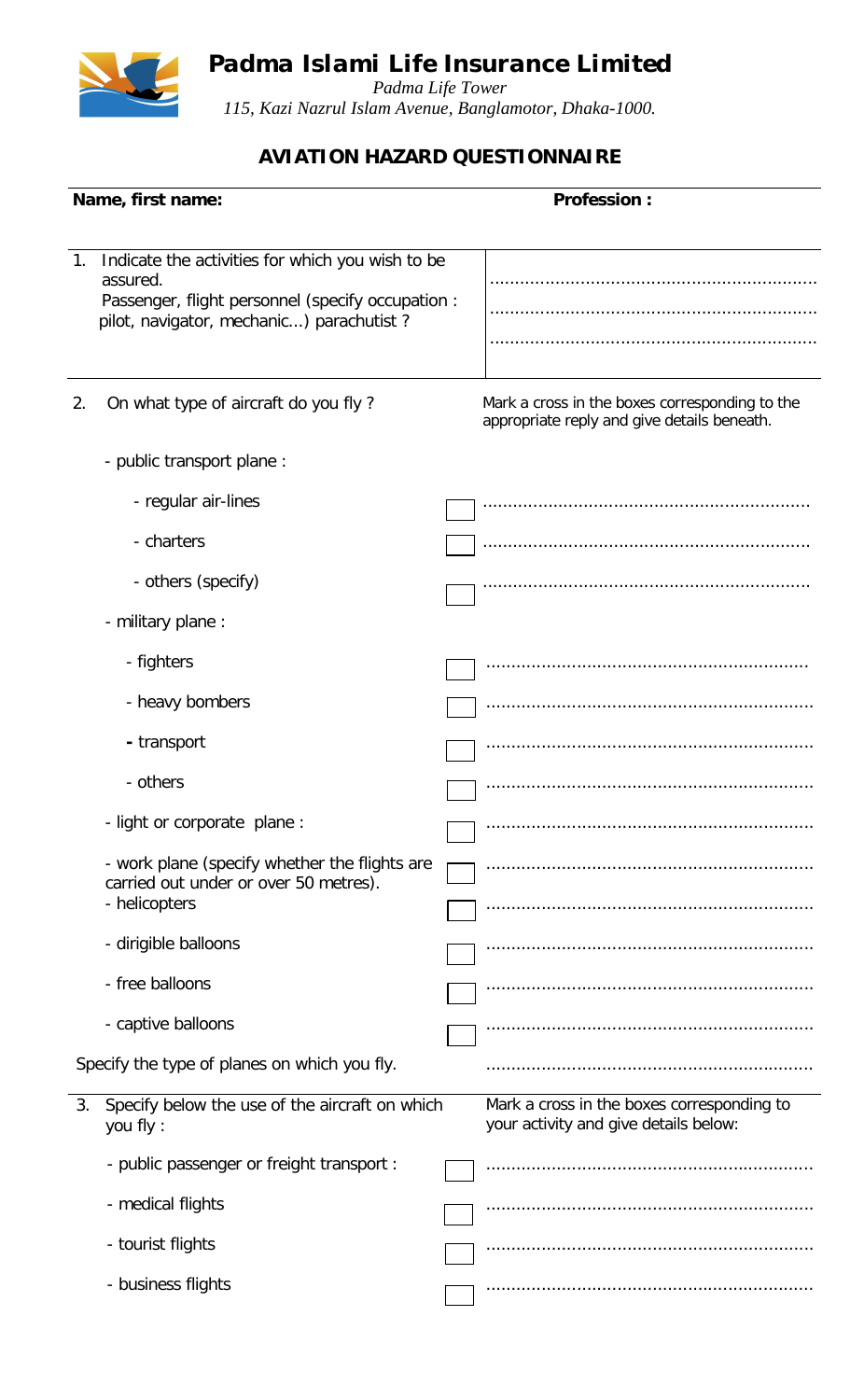$-2-$ 

|                                              | - photographic or cinematographic surveys                                                                                          |  |  |
|----------------------------------------------|------------------------------------------------------------------------------------------------------------------------------------|--|--|
|                                              | - geological prospection or typographic surveys                                                                                    |  |  |
|                                              | - surveillance of electricity lines or pipe-lines                                                                                  |  |  |
|                                              | - hail-fighting                                                                                                                    |  |  |
|                                              | - advertising by smoke                                                                                                             |  |  |
|                                              | - forestry surveillance                                                                                                            |  |  |
|                                              | - parachute dropping                                                                                                               |  |  |
|                                              | - towing of gliders or banderoles                                                                                                  |  |  |
|                                              | - radio-television relays                                                                                                          |  |  |
|                                              | - magnetic surveys                                                                                                                 |  |  |
|                                              | - training flights with view to qualification of<br>same type of plane                                                             |  |  |
|                                              | - demonstration flights for third party                                                                                            |  |  |
|                                              | - location of shoals of fish                                                                                                       |  |  |
|                                              | - landing or taking off in mountains on glaciers<br>or snow                                                                        |  |  |
|                                              | - mountain rescue                                                                                                                  |  |  |
|                                              | - fire fighting                                                                                                                    |  |  |
|                                              | - agricultural work                                                                                                                |  |  |
|                                              | - any air work necessitating a special derogation<br>for flying at low altitude                                                    |  |  |
|                                              | - air acrobatics                                                                                                                   |  |  |
|                                              | - flying-club without school                                                                                                       |  |  |
|                                              | - pilot school and flying-club with school                                                                                         |  |  |
|                                              | - other activities (specify)                                                                                                       |  |  |
|                                              |                                                                                                                                    |  |  |
| 4.                                           | If you belong to the Air Force specify in what<br>capacity (active or reserve) and mention your<br>exact post and nature of duties |  |  |
| 5. Do you belong to a parachutist formation? |                                                                                                                                    |  |  |
| Military?                                    |                                                                                                                                    |  |  |
|                                              |                                                                                                                                    |  |  |

Which one?